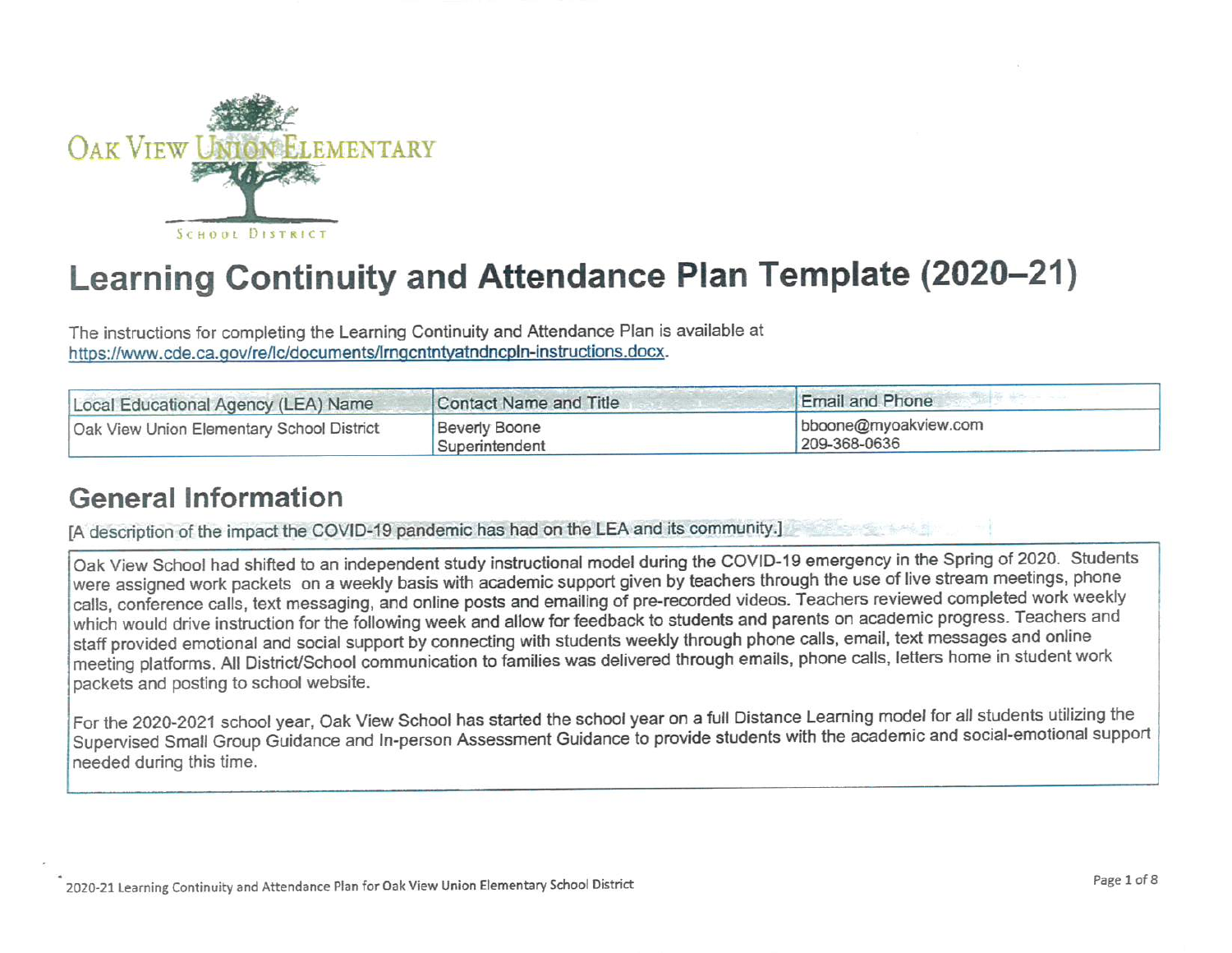# Stakeholder Engagement

[A description of the efforts made to solicit stakeholder feedback.]

Oak View School held a virtual meeting, which was also accessible by phone, on September 3rd for stakeholders to provide input to the LCP. All stakeholder groups were kept updated on the Districts COVID-19 responses through various forms or communication induding email, phone calls, website and meetings. Translation services were available if requested.

[A description of the options provided for remote participation in public meetings and public hearings.]

Stakeholders were able to provide input by participating in virtual meetings, in-person meetings, phone calls and emails. Translation services were available if requested.

[A summary of the feedback provided by specific stakeholder groups.]

Stakeholders expressed a need for Chromebooks for students to use at home as well as a reliable Intemet connection. They also expressed interest in mental health services for students. Stakeholders also expressed the need for the school to have adequate PPE for staff and students.

[A description of the aspects of the Learning Continuity and Attendance Plan that were influenced by specific stakeholder input.]

Stakeholders concern for reliable Internet due to the rural setting of the community was a priority which led the District to research the Intemet providers with the strongest coverage in the District's attendance area. Hotspots from Verizon Wireless, who provides the best coverage in our area, were purchased for families needing connectivity.

# Continuity of Learning

### In-Person Instructional Offerings

[A description of the actions the LEA will take to offer classroom-based instruction whenever possible, particularly for students who have experienced significant learning loss due to school closures in the 2019-2020 school year or are at a greater risk of experiencing learning loss<br>due to future school closures.

Oak View School will provide in-person instruction for all students following all CDC guidelines for the health and safety of staff and students. Students and staff will be provided PPE, facilities will be cleaned and disinfected regularly and daily procedures will be modified to maximize space in an attempt to socially distance staff and students. Nursing services, counseling setvices and janitorial services have all been increased in response to student and staff needs during the pandemic.

2020-21 Learning Continuity and Attendance Plan for Oak View Union Elementary School District Page 2 of 8 Page 2 of 8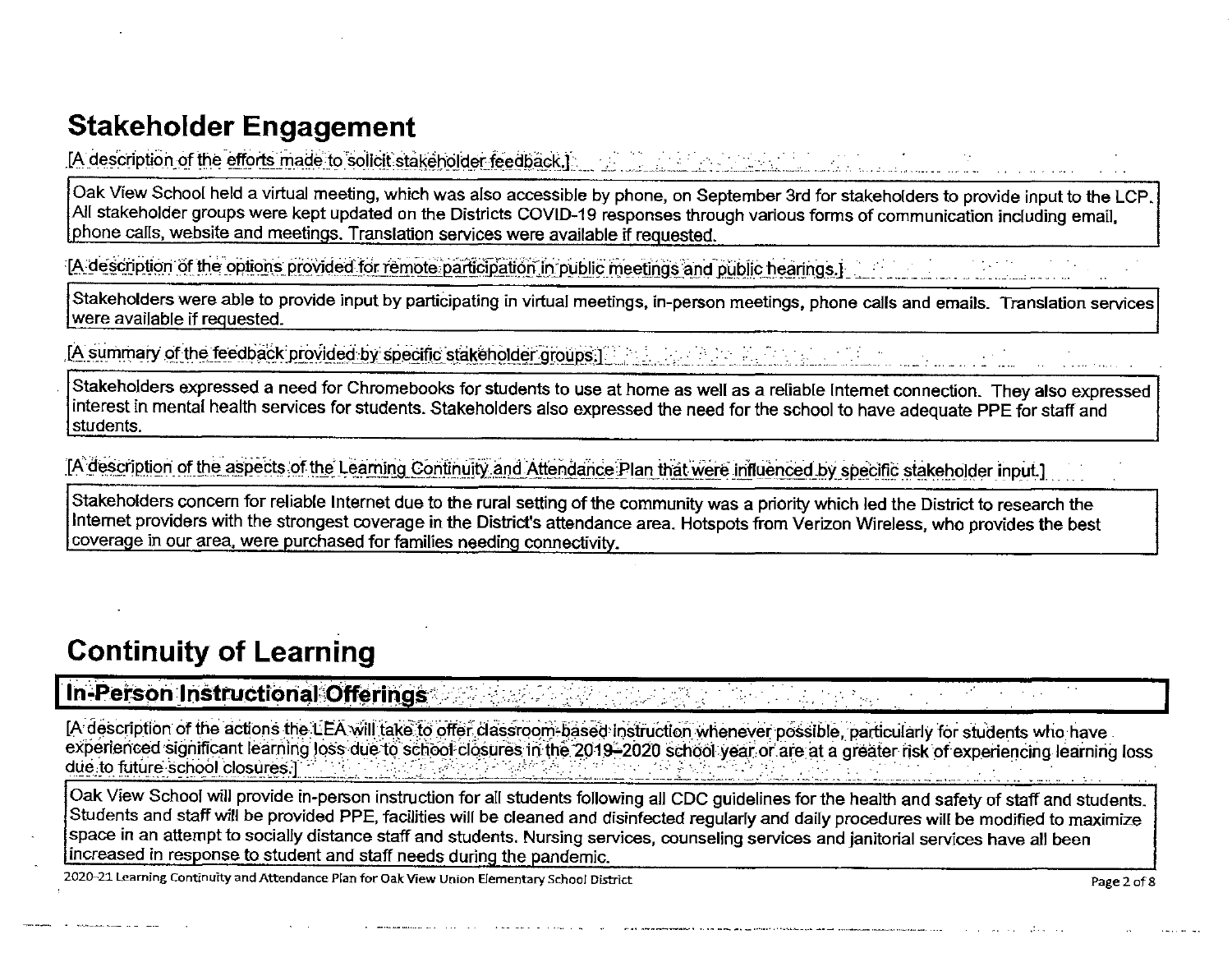| Description of the state of the second second second second second second second second second second second second second second second second second second second second second second second second second second second s | Total Funds | Contributing |
|--------------------------------------------------------------------------------------------------------------------------------------------------------------------------------------------------------------------------------|-------------|--------------|
| [IPI3: Student and Staff PPE, Sneeze guards, floor markers and cleaning supplies.                                                                                                                                              | 10,032      | No           |
| IPI2: Increase in on-site nursing services                                                                                                                                                                                     | 19,368      | Yes          |
| IPI3: Increase in on-site counseling services                                                                                                                                                                                  | 27,780      | <b>Yes</b>   |
| IPI4: Increase in janitorial services                                                                                                                                                                                          | 35,964      | No           |
|                                                                                                                                                                                                                                |             |              |

#### Actions Pelated to In-Person Instructional Offerings Iadditional rows and actions may be added as necessaryI

### **Distance Learning Program**

#### **Continuity of Instruction**

JA description of how the LEA will provide continuity of instruction during the school year to ensure pupils have access to a full curriculum of substantially similar quality regardless of the method of delivery, including the LEA's plan for curriculum and instructional resources that will ensure instructional continuity for pupils if a transition between in-person instruction and distance learning is necessary I

Oak View School will continue to deliver daily instruction through virtual platforms in conjunction with independent work assignments, both provided online and in print form. Students will have access to both online and print curriculum through the school year to ensure instructional continuity as the school transitions between in-person instruction and distance learning.

#### **Access to Devices and Connectivity**

[A description of how the LEA will ensure access to devices and connectivity for all pupils to support distance learning.]

Oak View School has secured hotpots to give out to families who lack Internet service. Families were provided Chromebooks on a limited basis, if needed. The school also has a free guest-network connection available on campus during the normal school day.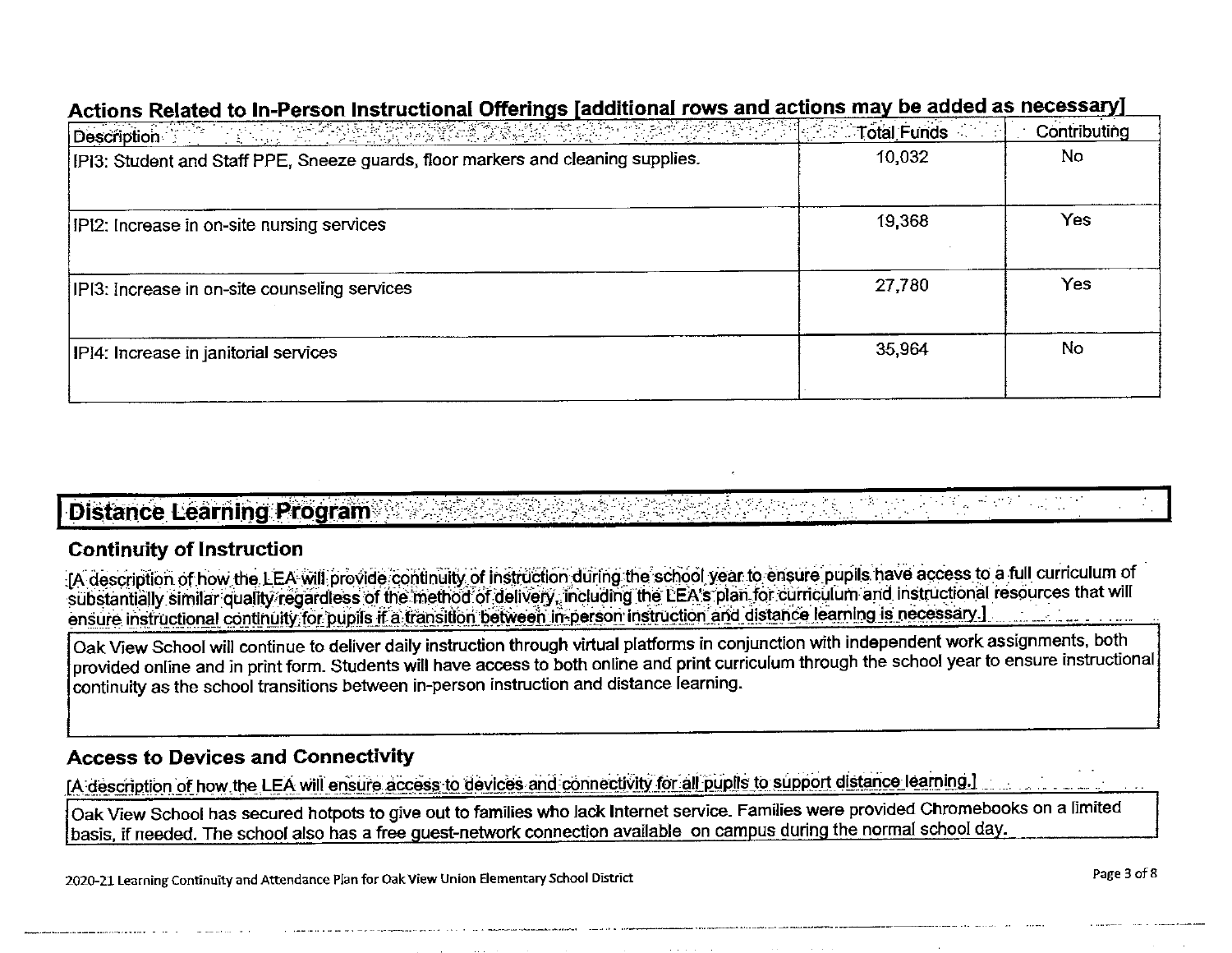#### Pupil Participation and Progress

[A description of how the LEA will assess pupil progress through live contacts and synchronous instructional minutes, and a description of how the LEA will measure participation and time value of pupil work.

Oak View School will monitor, track and record daily live attendance, participation and completion of assignments utilizing a daily attendance tracking form provided by the California Department of Education. Oak View School will also take daily attendance through PROMIS.

#### Distance Learning Professional Development

[A description of the professional development and resources that will be provided to staff to support the distance learning program, including technological support: finalista (Politika)<br>L

Oak View School provided professional development opportunities and support both in-person and virtually in the areas of effective distance learning strategies and technical support for hardware and software.

#### Staff Roles and Responsibilities

[A description of the new roles and responsibilities of affected staff as a result of COVID-19.]

Oak View School has reassigned all K-3 Teacher Assistants from part time instructional support to fulJ-time instructional support due to the elimination of yard and lunch duty due to distance learning. Additional work days were added to the Library Clerk's contract due to the reassignment of duties from library support to Chromebook distribution.

#### Supports for Pupils with Unique Needs

[A description of the additional supports the LEA will provide during distance-learning to assist pupils with unique needs, including English learners, pupils with exceptional needs served across the full continuum of placements, pupils in foster care, and pupils who are experiencing homelessness.] '

Oak View School will provide small group and one-on-one support utilizing a virtual platform to support students with unique needs including English learners, pupils with exceptional needs, foster youth and homeless students.

#### Actions related to the Distance Learning Program [additional rows and actions may be added as necessary]

| <b>Description</b> (1994) and the self-of the BuSe of <i>Public Property of the Land Description</i> | <b>Total Funds</b> | Contributing |
|------------------------------------------------------------------------------------------------------|--------------------|--------------|
| PLL1: Advanced Zoom accounts for all staff                                                           | 3,690              | Yes:         |
|                                                                                                      |                    |              |
| PPL2: Subscription to Freeconferencecall.com                                                         |                    | Yes          |
|                                                                                                      |                    |              |
| PPL3: Subscription to supplemental academic online learning programs for all students                | 290                | Yes          |
|                                                                                                      |                    |              |

2020-21 Learning Continuity and Attendance Plan for Oak View Union Elementary School District Page 4 of 8 Page 4 of 8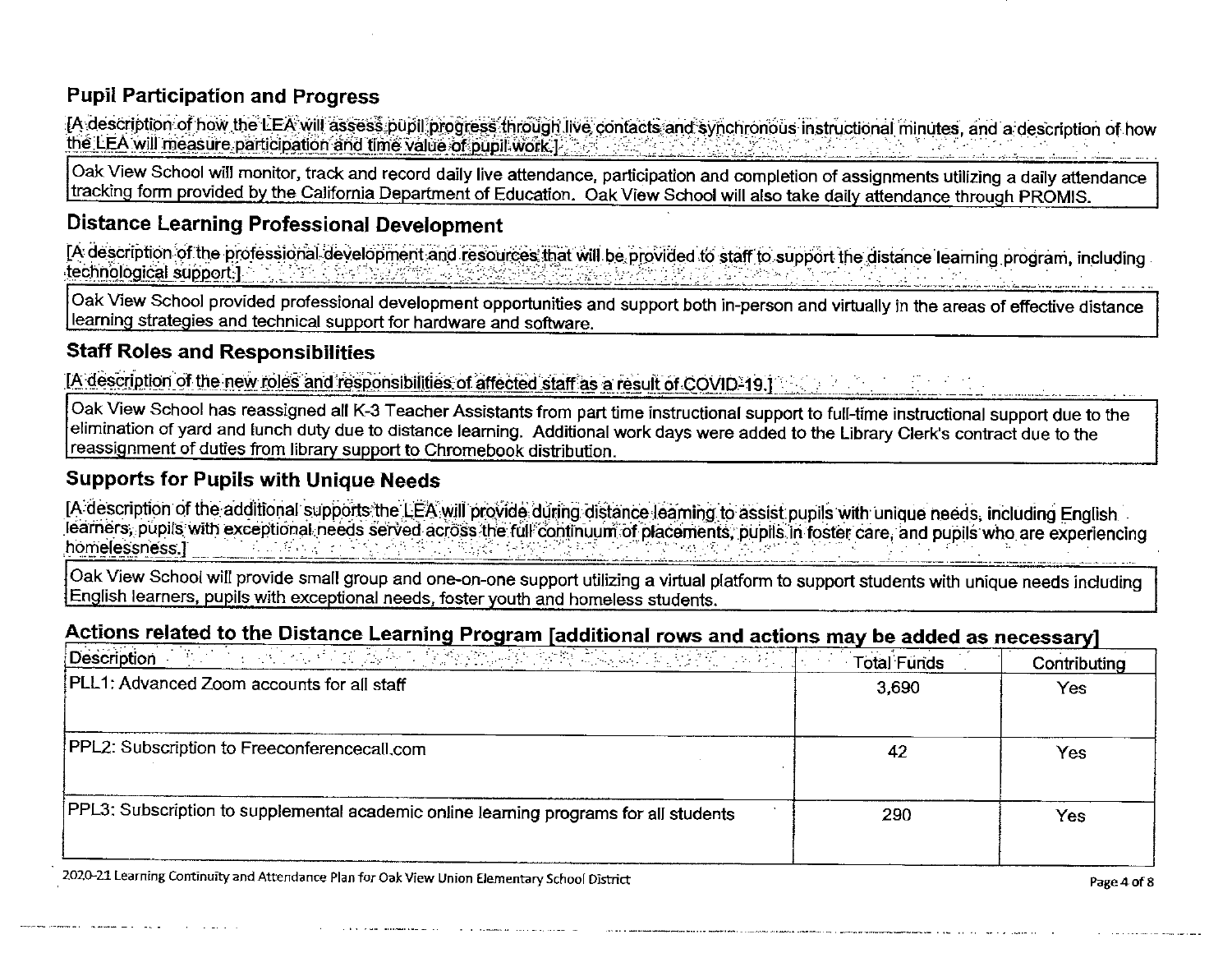| Total Funds<br><b>Contract</b> | Contributing |
|--------------------------------|--------------|
| 76,818                         | Yes          |
| 9,650                          | <b>Yes</b>   |
| 105,747                        | <b>Yes</b>   |
| 10,005                         | Yes          |
|                                |              |

### **Pupil Learning Loss**

[A description of how the LEA will address pupil learning loss that results from COVID-19 during the 2019–2020 and 2020–21 school years. including how the LEA will assess pupils to measure learning status, particularly in the areas of English language arts, English language development, and mathematics.1

Oak View School will address pupil learning loss that results from COVID-19 during the 2019-2020 and 2020-2021 school years, by assessing all students using District ELA and Mathematics benchmark assessments as well as summative and formative assessments in all subjects. Based on the results of these assessments, students will be given academic intervention support as needed through small group and one-on-one instruction utilizing intervention teachers through a virtual platform or in-person.

#### **Pupil Learning Loss Strategies**

[A description of the actions and strategies the LEA will use to address learning loss and accelerate learning progress for pupils, as needed, including how these strategies differ for pupils who are English learners. low-income, foster youth, pupils with exceptional needs, and pupils experiencing homelessness.]

Oak View School will continue to support English learners,low income, foster youth, pupils with exceptional needs and homeless students by providing additional support to students and families through the use of bilingual teachers/staff and intervention support teachers providing weekly instructional support through phone calls, online meeting platforms, email, and instructional videos. Community resources are also

**Contract**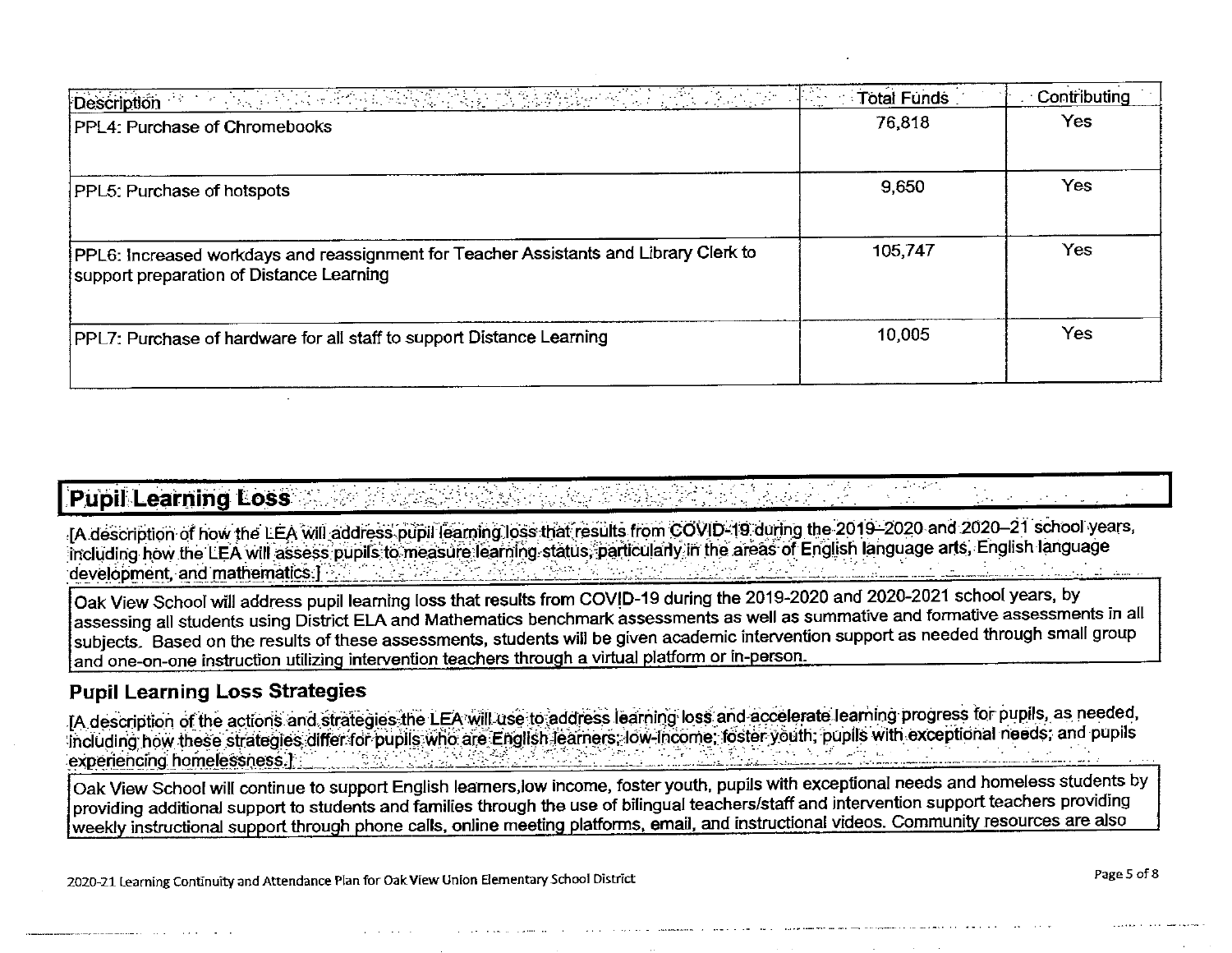available to families needing additional emotional and financial support. One on one or small group support, either virtually or online, are available to students needing additional academic support to prevent learning loss.

#### **Effectiveness of Implemented Pupil Learning Loss Strategies**

IA description of how the effectiveness of the services or supports provided to address learning loss will be measured.]

Oak View School will determine the effectiveness of the services and supports provided to address learning loss by measuring academic benchmarks including report card grades, progress reports, results from District benchmark assessments, results from formative and summative curriculum assessments, attendance reports, data provided through online learning programs and weekly attendance tracking reports.

### Actions to Address Pupil Learning Loss [additional rows and actions may be added as necessary]

| 아는 그는 전화로 싸서 사람들은 오래 사람한 거지 아름다운 하라<br>Description<br>$\sim 10^{11}$ and $\sim 10^{11}$                                                                 | <b>Example: Total Funds</b> | Contributing |
|---------------------------------------------------------------------------------------------------------------------------------------------------------|-----------------------------|--------------|
| Reassign certificated intervention teacher to focus on English learners, low income, foster<br>youth, pupils with exception needs and homeless students | 131.806                     | Yes          |

### **Mental Health and Social and Emotional Well-Being**

[A description of how the LEA-will monitor and support mental health and social and emotional well-being of pupils and staff during the school year, including the professional development and resources that will be provided to pupils and staff to address trauma and other impacts of COVID-19 on the school community 1 ال<br>الموارد الشيارية الموارد الموارد الموارد الموارد الموارد الموارد الموارد الموارد الموارد الموارد الموارد الموارد

Oak View School will monitor and support mental health and social and emotional well-being of students and staff through daily live check-ins utilizing a virtual platform as well as in-person assessments of students and staff. Utilizing the school counselor, staff, students and parents can refer others or themselves to be evaluated and to be provided mental health and social and emotional services and support. Counseling referral forms are available on the school's website.

### **Pupil and Family Engagement and Outreach**

2020-21 Learning Continuity and Attendance Plan for Oak View Union Elementary School District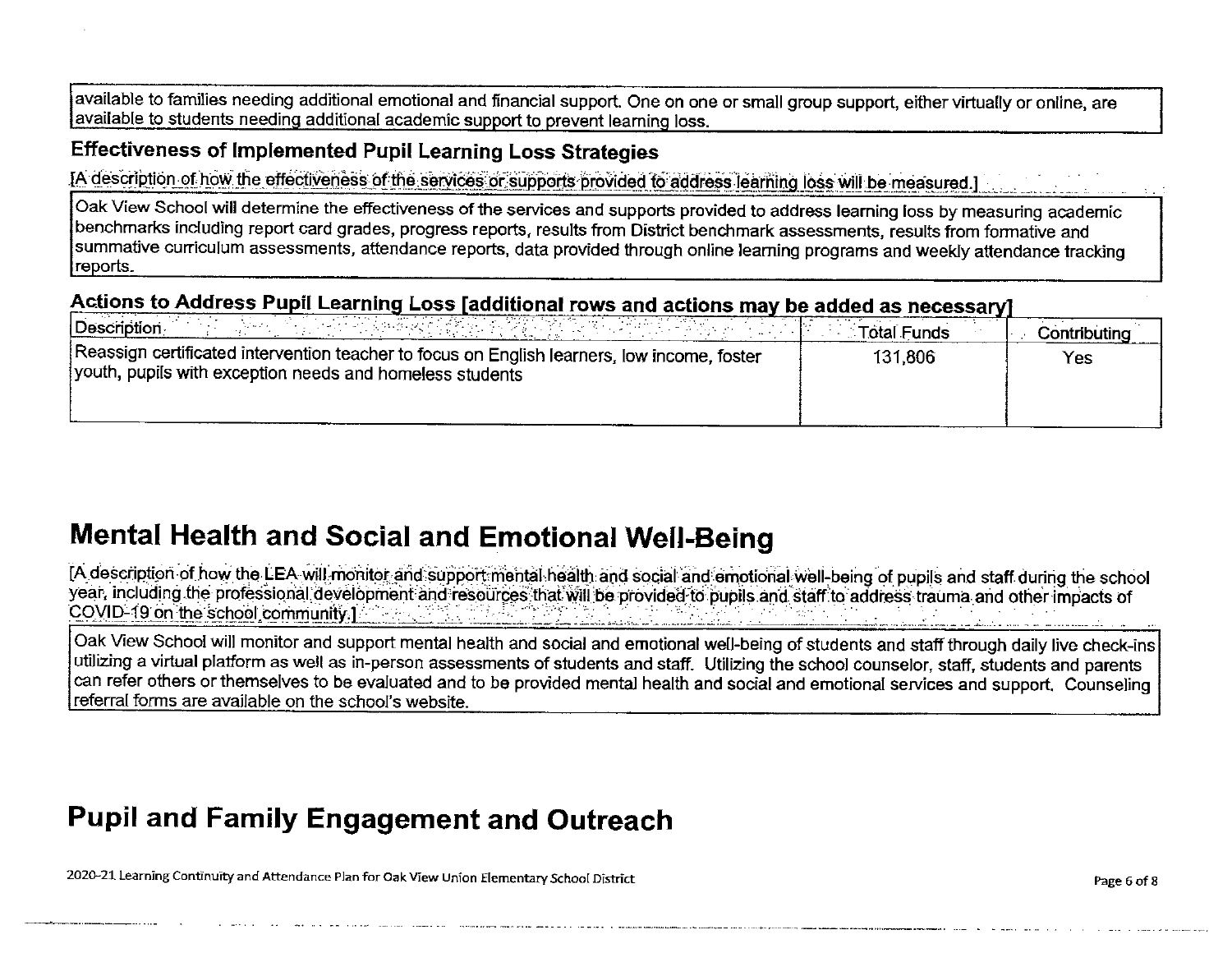TA description of pupil engagement and outreach, including the procedures for tiered reengagement strategies for pupils who are absent from distance learning and how the LEA will provide outreach to pupils and their parents or quardians. Including in languages other than English, when pupils are not meeting compulsory education requirements, or if the LEA determines the pupil is not engaging in instruction and is at risk of learning loss.]

Oak View School will provide daiiy student engagement and outreach utilizing virtual platforms, email, phone cails, text messaging and when allowable, in-person services. Staff will also regularly connect with parents and guardians through website updates, phone calls, text messaging, emails and social media platforms. Through the use of staff interpreters as well as online applications that provide communication in languages other than English, parents and students will be engaged and supported. In the event that students are not meeting compulsory education requirements or if the student is not engaged in instruction and is at a risk of learning loss, school leaders will utilize all modes of communication including home visits to determine alternative strategies to reenage the student.

# SchooJ Nutrition

[A description of how the LEA will provide nutritionally adequate meals for all pupils, including those students who are eligible for free or reduced-price meals, when pupils are participating in both in-person instruction and distance learning, as applicable.]

Oak View School will provide free grab and go lunches to all students regardless of paid status, under the federal lunch waiver- Lunches will be distributed twice a week but will include meals for multiple days.

### Additional Actions to Implement the Learning Continuity Plan [additional rows and actions may be added as necessary}

| Section <b>Section</b>                                                                             | <b><i>Properties of Description Property</i></b>                                                                                                                                            | <b>Total Funds</b> | Contributing |
|----------------------------------------------------------------------------------------------------|---------------------------------------------------------------------------------------------------------------------------------------------------------------------------------------------|--------------------|--------------|
| action described; may put N/A services]<br>if the action does not apply to<br>one specific section | The section of the Learning $ A $ description of what the action is; may include a description<br>Continuity Plan related to the   of how the action contributes to increasing or improving |                    |              |

2020-21 Learning Continuity and Attendance Plan for Oak View Union Elementary School District Page 7 of 8 and 7 of 8